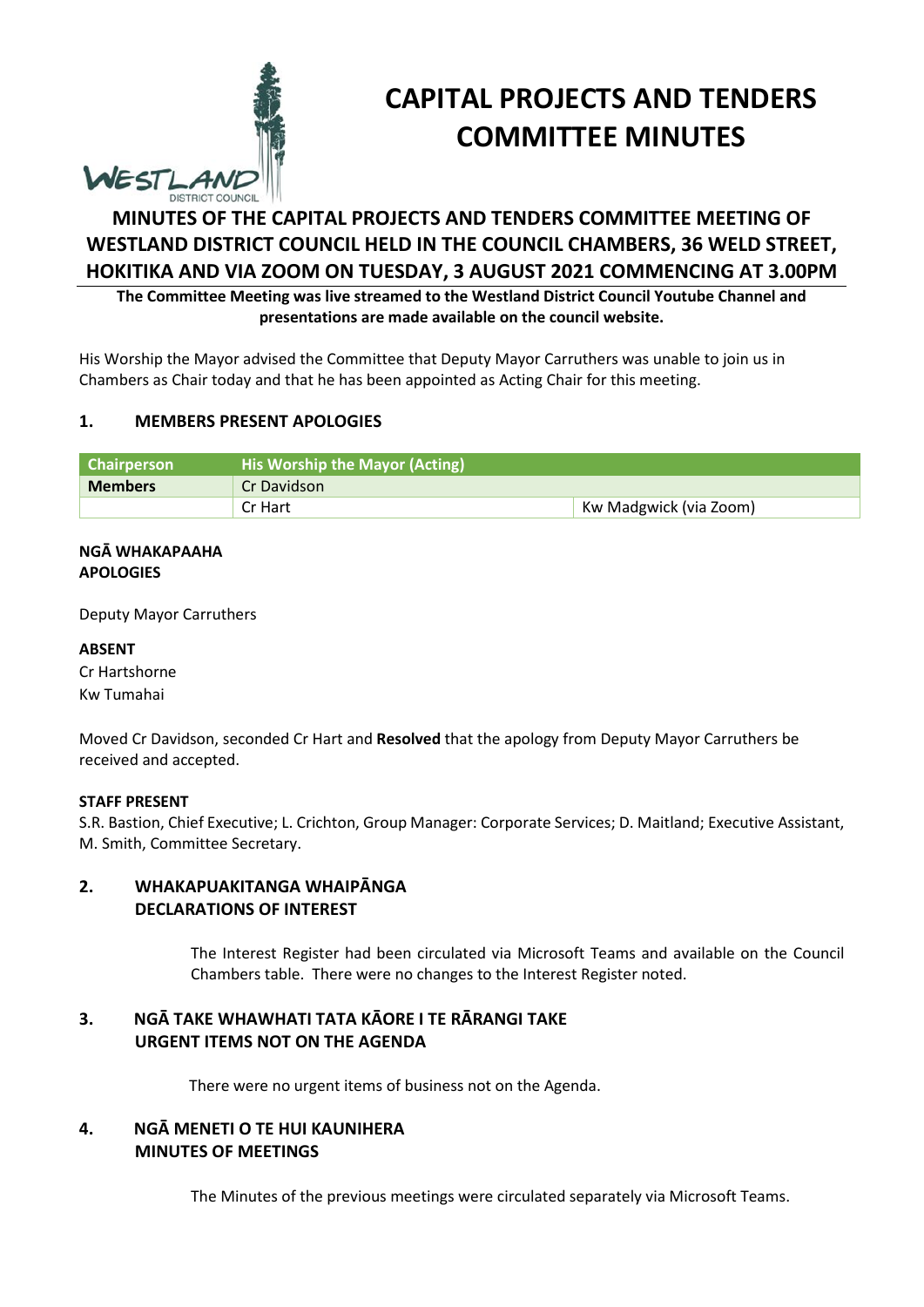# **Capital Projects and Tenders Committee Meeting – 2 February 2021**

Moved Cr Davidson, seconded Cr Hart and **Resolved** that the Minutes of the Capital Projects and Tenders Committee Meeting held on the 2 February 2021 be confirmed as a true and correct record of the meeting.

#### **Extraordinary Capital Projects and Tenders Committee Meeting – 11 March 2021**

Moved His Worship the Mayor, seconded Cr Davidson and **Resolved** that the Minutes of the Extraordinary Capital Projects and Tenders Committee Meeting held on the 11 March 2021 be confirmed as a true and correct record of the meeting.

#### **Extraordinary Capital Projects and Tenders Committee Meeting – 16 April 2021**

Moved His Worship the Mayor, seconded Cr Hart and **Resolved** that the Minutes of the Extraordinary Capital Projects and Tenders Committee Meeting held on the 16 April 2021 be confirmed as a true and correct record of the meeting.

His Worship the Mayor, as the appointed Chair, **Approved** that Deputy Mayor Carruthers digital signature be added to the committee confirmed minutes of the:

- **-** Capital Projects and Tenders Committee Meeting held on 2 February 2021
- Extraordinary Capital Projects and Tenders Committee Meeting held on 11 March 2021
- Extraordinary Capital Projects and Tenders Committee Meeting held on 16 April 2021

#### **5. ACTION LIST**

The Group Manager: District Assets spoke to the Action List and provided the following updates:

#### **Establish a WCWT Trail Sub-Committee**

The Westland Wilderness Trust held its final meeting to wind up the Trust on 25 February 2021, the Minutes of this meeting were received, and confirmed as being a true and correct record of the meeting at the Ordinary Council Meeting held on the 29 July 2021. This action is now completed.

#### **Advert for Old Christchurch Road. Road Closure**

The advert was checked and confirmed as correct. This action is now completed.

Moved Cr Hart, seconded Cr Davidson and **Resolved** that the updated Action List be received with the below items being removed from the list:

- Establish a WCWT Trail Sub-Committee
- Advert for Old Christchurch Road. Road Closure

# **6. NGĀ TĀPAETANGA PRESENTATIONS**

#### **Capital Projects at Westland District Council**

The Group Manager: District Assets spoke to this presentation and updated the Committee on the current Capital Projects happening in the Westland District. The project topics covered were: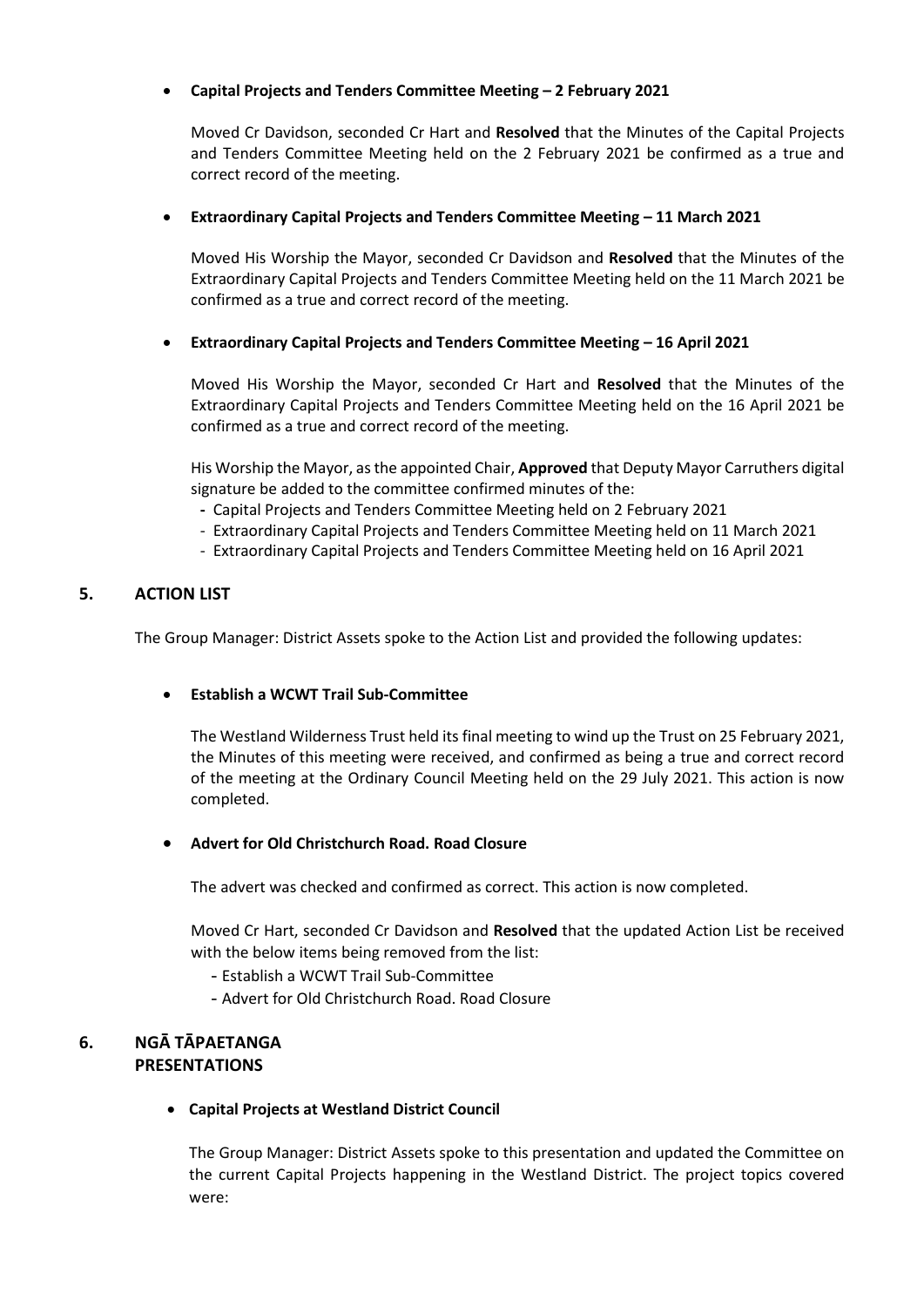- Annual Plan Projects 2020 2021
	- Three Waters:
		- Water Supply
		- Wastewater
		- Stormwater
		- Solid Waste

Leisure Services:

- Hokitika Cemetery
- West Coast Wilderness Trail Lake Kaniere Stage 1
- Custom House
- Waterfront Development
- Sunset Point Development
- Pakiwaitara Project
- Provincial Growth Fund (PGF) Projects 2020 2021 Solid Waste:
	- Fox Landfill removal to butlers.
	- Construction of Butlers Landfill Cell

Leisure Services:

- Hokitika Swimming Pool
- Carnegie Building
- Town Halls
- Jacksons Bay Wharf
- Capital Projects Footpaths
- Transportation
- Government 3 Waters Reform Stimulus Funding
	- 3 Water Reform Update

During the presentation the Chief Executive advised the Committee that discussions are being held with Westland Milk regarding Town Belt East and the factories future stormwater water aspirations, with the potential for WDC to collaborate on this. The intention is for the pipeline to go up to the racecourse for utilisation by Council for drainage.

In regards to community town hall projects, the Chief Executive noted that a potential source of loan funding could become available through Development West Coast for projects brought to Council.

#### *Actions taken from the presentation:*

- *Group Manager District Assets to provide Cr Davidson with a brief on the Wharf Street Stormwater Pipe Project.*
- *Seismic report on Westland district bridges to be provided to the Committee for informational purposes.*

Moved Cr Hart, seconded Cr Davidson and **Resolved** that the Capital Projects at Westland District Council Presentation from the Group Manager: District Assets be received.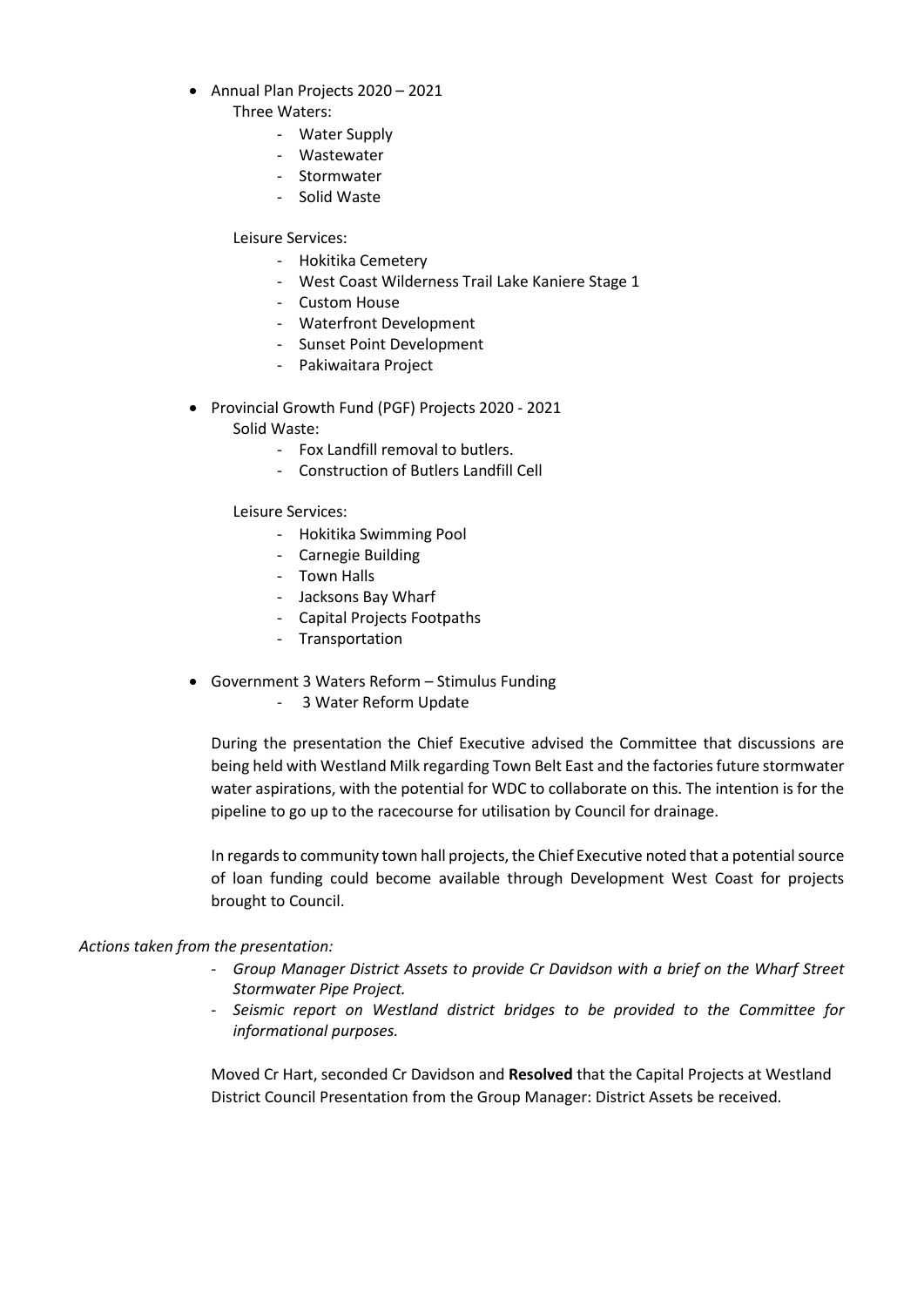# **7. PŪRONGO KAIMAHI STAFF REPORTS**

# **Terms of Reference – Cycling and Walking Subcommittee**

The Chief Executive spoke to this item and advised the purpose of this report is for the Committee to adopt the Terms of Reference (ToR) and appointment of members for the Cycling and Walking Subcommittee.

Moved Cr Davidson, seconded Cr Hart and **Resolved** that:

- A) The report be received.
- B) The Capital Projects and Tenders Committee adopt the change of name of the Subcommittee to the Cycling and Walking Subcommittee, adopt the amended Terms of Reference, including the additional membership as noted below:

Current:

- Chairperson (WDC appointed representative and appointed by the Chair of the Capital Projects and Tenders Committee)
- Iwi Representation
- Ex-Officio Mayor
- Grey District Council Representative
- Chair West Coast Wilderness Trail Trust
- Trail Manager West Coast Wilderness Trail Trust
- Trustpower Representative
- Department of Conservation Hokitika Operations Manager (or representative)

Additional:

- **Walking Access NZ District representative**
- **Westland Mountain Bike Club representative.**
- **Terms of Reference Hokitika Waste Water Treatment Plant Project Oversight Subcommittee**

The Chief Executive spoke to this item and advised the purpose of this report is for the Committee to adopt the Terms of Reference (ToR) and appointment of members for the Hokitika Waste Water Treatment Plant Project Oversight Subcommittee.

Kw Madgwick wanted to acknowledge the meaningful partnership Westland District Council and Treaty Members have on this project. Noting this was an incredible achievement for the future collaboration between Council and Iwi.

Moved His Worship the Mayor, seconded Cr Davidson and **Resolved** that:

- A) The report be received.
- B) The Capital Projects and Tenders Committee adopt the Terms of Reference, including the membership for the Hokitika Waste Water Treatment Plant Project Oversight Subcommittee.
- C) The Hokitika Waste Water Treatment Plant Project Oversight Subcommittee adopt the Terms of Reference at their meeting on the 4 August 2021.

# **8. KA MATATAPU TE WHAKATAUNGA I TE TŪMATANUI RESOLUTION TO GO INTO PUBLIC EXCLUDED**

(to consider and adopt confidential items)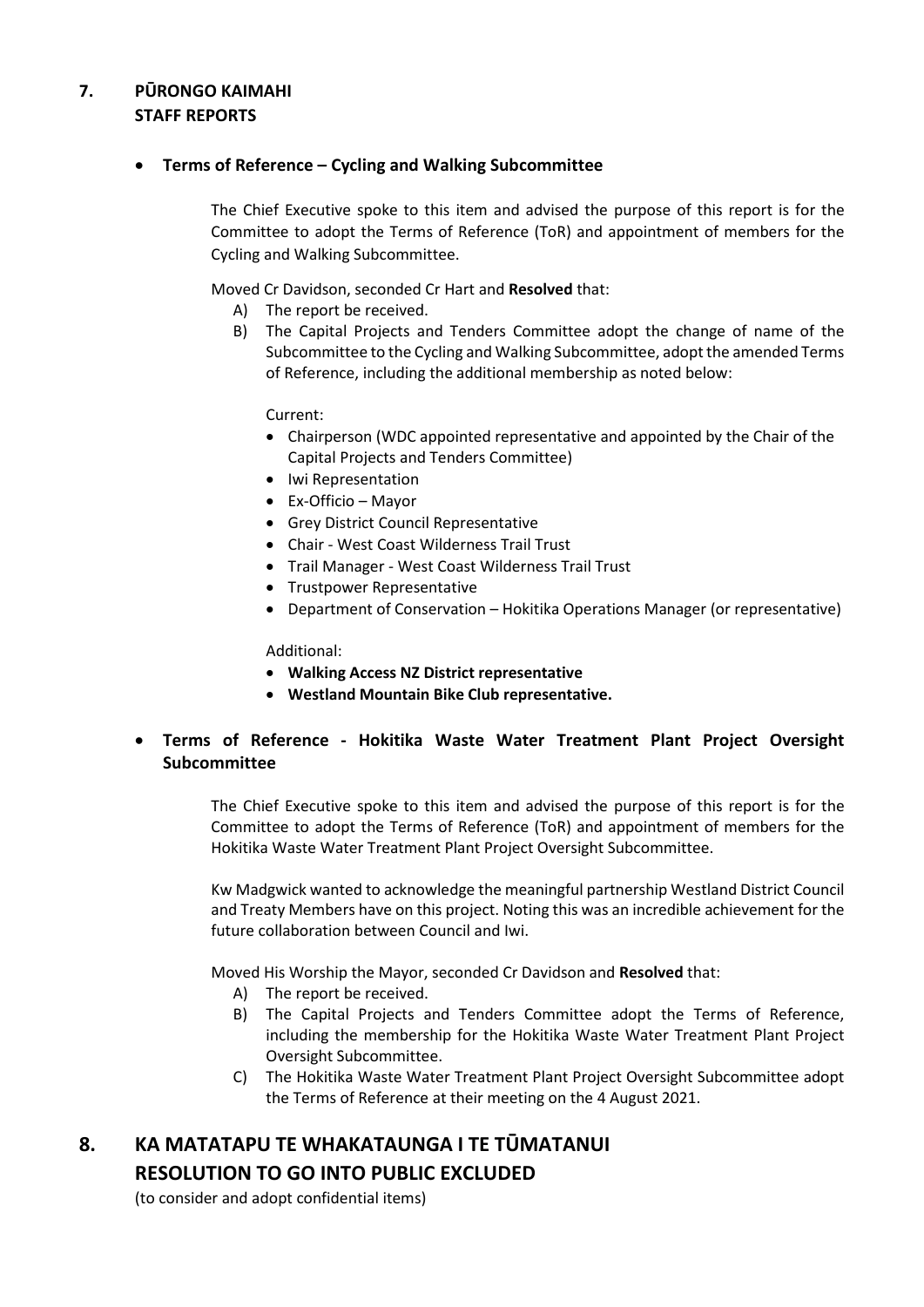Moved Cr Davidson, seconded Cr Hart and **Resolved** that the Capital Projects and Tenders Committee confirm that the public were excluded from the meeting in accordance with Section 48, Local Government Official Information and Meetings Act 1987 at **3.57pm.**

The general subject of the matters to be considered while the public are excluded, the reason for passing this resolution in relation to each matter and the specific grounds under Section 48(1) of the Local Government Official Information and Meetings Act 1987 for the passing of the resolution are as follows:

| <b>Item</b><br>No. | subject<br><b>General</b><br><b>of</b><br>each matter to<br>be<br>considered                                                    | for passing<br><b>Reason</b><br>this<br>resolution<br>in<br>relation<br>each<br>to<br>matter | Ground(s) under Section 48(1) for the<br>passing of this resolution                                                                                                                                                       |
|--------------------|---------------------------------------------------------------------------------------------------------------------------------|----------------------------------------------------------------------------------------------|---------------------------------------------------------------------------------------------------------------------------------------------------------------------------------------------------------------------------|
| 1.                 | <b>Confidential Minutes</b><br>- Capital Projects and<br><b>Tenders Committee</b><br>Meeting, 2 February<br>2021                | Good<br>reasons<br>to<br>withhold exist under<br>Section 7                                   | That the public conduct of the relevant<br>part of the proceedings of the meeting<br>would be likely to result in the disclosure<br>of information for which good reason for<br>withholding exists.<br>Section $48(1)(a)$ |
| 2.                 | <b>Confidential Minutes</b><br>- Extraordinary<br>Capital Projects and<br><b>Tenders Committee</b><br>Meeting, 11 March<br>2021 | Good<br>reasons<br>to<br>withhold exist under<br>Section 7                                   | That the public conduct of the relevant<br>part of the proceedings of the meeting<br>would be likely to result in the disclosure<br>of information for which good reason for<br>withholding exists.<br>Section $48(1)(a)$ |
| 3.                 | <b>Confidential Minutes</b><br>- Extraordinary<br>Capital Projects and<br><b>Tenders Committee</b><br>Meeting, 16 April<br>2021 | Good<br>reasons<br>to<br>withhold exist under<br>Section 7                                   | That the public conduct of the relevant<br>part of the proceedings of the meeting<br>would be likely to result in the disclosure<br>of information for which good reason for<br>withholding exists.<br>Section $48(1)(a)$ |

This resolution is made in reliance on sections 48(1)(a) and (d) of the Local Government Official Information and Meetings Act 1987 and the particular interests or interests protected by section 7 of that Act, which would be prejudiced by the holding of the relevant part of the proceedings of the meeting in public are as follows:

| Item No. | <b>Interest</b>                                                                                                                                                                                                                                                                         |
|----------|-----------------------------------------------------------------------------------------------------------------------------------------------------------------------------------------------------------------------------------------------------------------------------------------|
| 1,2,3    | Protect information where the making available of the information:<br>would disclose a trade secret; and<br>(i)<br>would be likely unreasonably to prejudice the commercial position of the person who<br>(ii)<br>supplied or who is the subject of the information (Section 7(2) (b)). |
| 1,2,3    | Enable any local authority holding the information to carry on, without prejudice or<br>disadvantage, negotiations (including commercial and industrial negotiations) (Section<br>$7(2)$ (i)).                                                                                          |